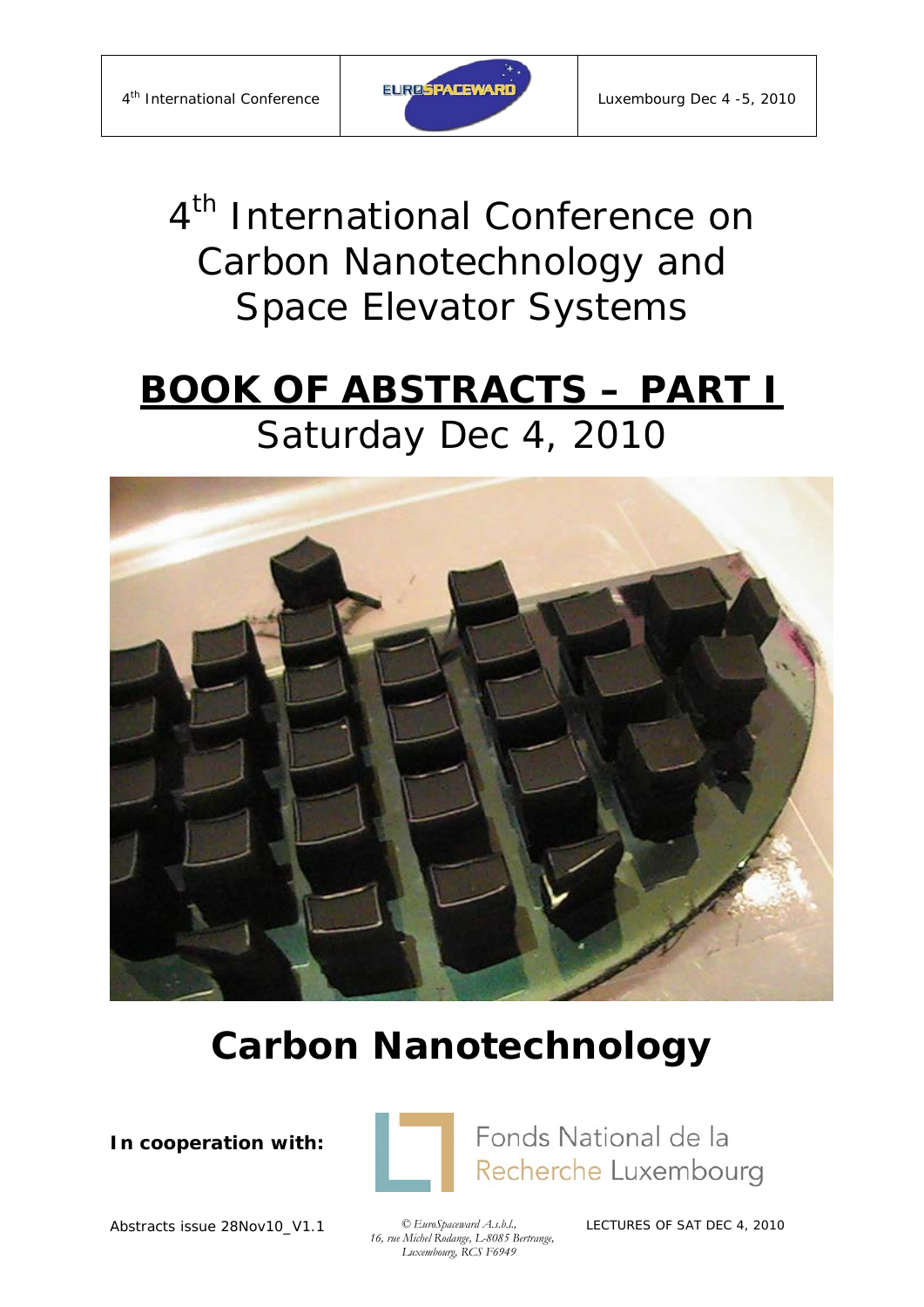

### **Day 1: December 4, 2010**

#### **Conference Opening**

| Time  | Topic                           | Speaker                               |
|-------|---------------------------------|---------------------------------------|
| 09:00 | Introduction                    | Markus Klettner, ESW, Luxembourg      |
| 09:30 | Keynote: The Carbon Nanoworld – | Prof. Dr. Vesselin Shanov, Nanoworld, |
|       | Advances in synthesis and       | University of Cincinnati, USA         |
|       | application of carbon nanotube  |                                       |
|       | materials                       |                                       |
| 10:30 | Coffee break                    |                                       |

#### **Carbon nanotube growth – the challenge**

| Time  | Topic                                    | Speaker                                      |
|-------|------------------------------------------|----------------------------------------------|
| 11:00 | Project CLAVIS: striving for ultra       | Dr. Martin Lades, ESW/ISEC, Germany          |
|       | long CNTs                                |                                              |
| 11:15 | Keynote: From CNT strength to            | Prof. Dr. Boris Yakobson, Smalley Institute, |
|       | growth: Key overarching concepts         | Rice University, USA                         |
| 12:00 | Tailoring the self-organization of 3D    | Dr. Michael De Volder, IMEC, Katholieke      |
|       | <b>CNTs</b> microstructures              | Universiteit Leuven, Belgium                 |
| 12:45 | <b>Advanced Materials and Structures</b> | Dr. David Ruch, CRP Henri Tudor AMS,         |
|       |                                          | Luxembourg                                   |
| 13:00 | Lunch                                    |                                              |

#### **Design and production of macroscopic CNT fibers**

| Time  | Topic                                | Speaker                                     |
|-------|--------------------------------------|---------------------------------------------|
| 14:00 | Carbon nanotubes functionalized      | Dr. Jerome Guillot, CRP Gabriel Lippmann,   |
|       | with metallic nanoclusters           | Luxembourg                                  |
| 14:30 | Optimisation of wet spinning of CNT  | Prof. Dr. Philippe Poulin, CRPP Bordeaux,   |
|       | fibers: Millifluidic experiments for | France                                      |
|       | the development of novel fibers      |                                             |
| 15:00 | Yarn-like high performance CNT       | Matthew James, University of Cambridge,     |
|       | fibers                               | <b>UK</b>                                   |
| 15:45 | LASER micro-processing of carbon     | Dr. Karl Fleury-Frenette, Centre Spatial de |
|       | nanotubes                            | Liège, University of Liège, Belgium         |
| 16:00 | Coffee break                         |                                             |

#### **Challenging strong CNT fibers: NASA's Strong Tether Challenge**

| Time  | Topic                                     | Speaker                                      |
|-------|-------------------------------------------|----------------------------------------------|
|       | 16:30   NASA Strong Tether Challenge      | <b>Ben Shelef, Spaceward Foundation, USA</b> |
|       | 2010                                      |                                              |
|       | 17:15   Presentation of top entry of NASA | Dr. Bryan Laubscher, Odysseus                |
|       | Strong Tether Challenge 2010              | Technologies, USA                            |
|       |                                           | Dr. Martin Lades, ISEC/ESW, Germany          |
| 18:00 | $\vert$ End of 1 <sup>st</sup> day        |                                              |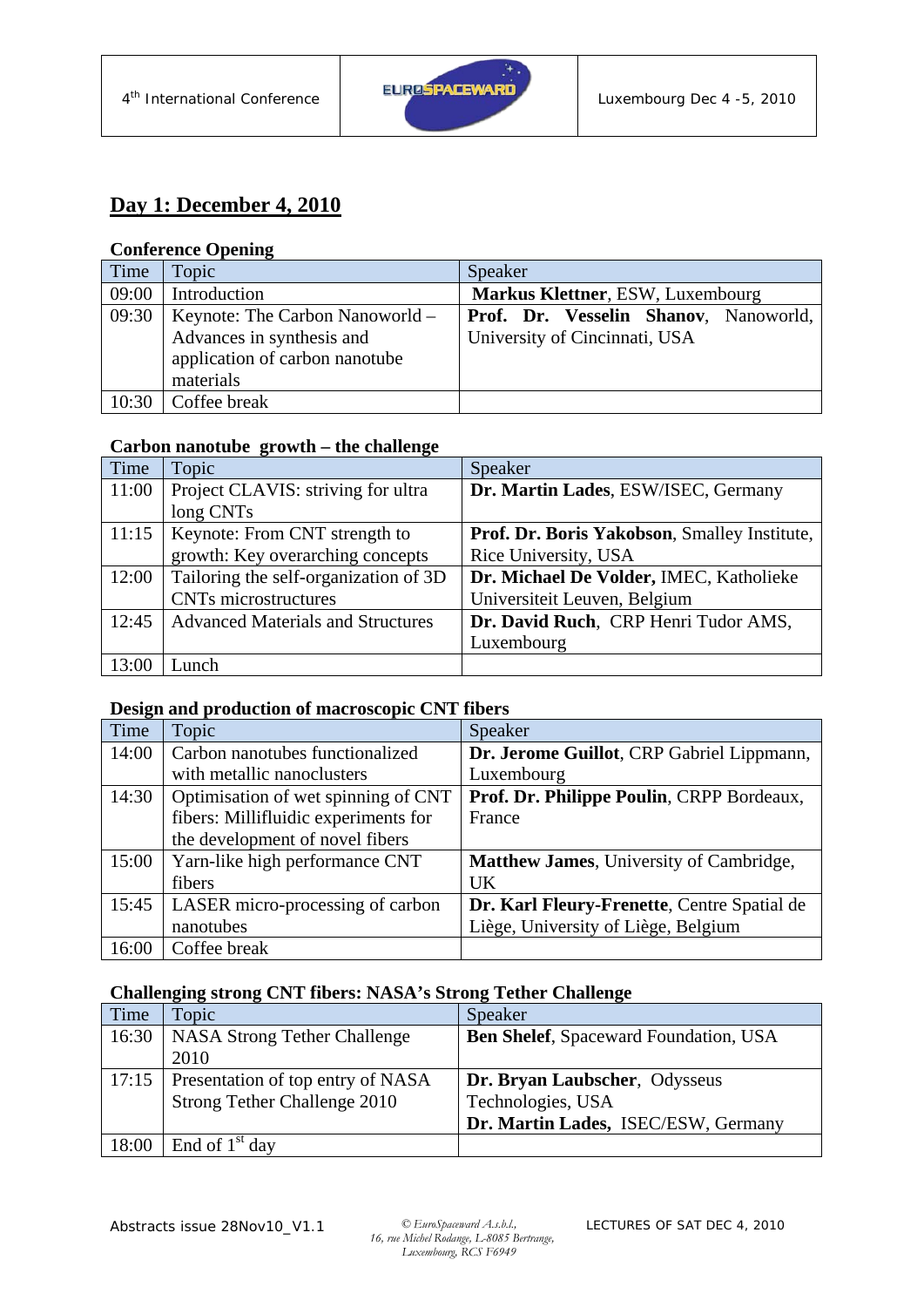

# 9.15 – 9.30, Mr. Markus Klettner (ESW): *Introduction – Carbon Nanotechnology and Space Elevator Systems: the win-win strategy*

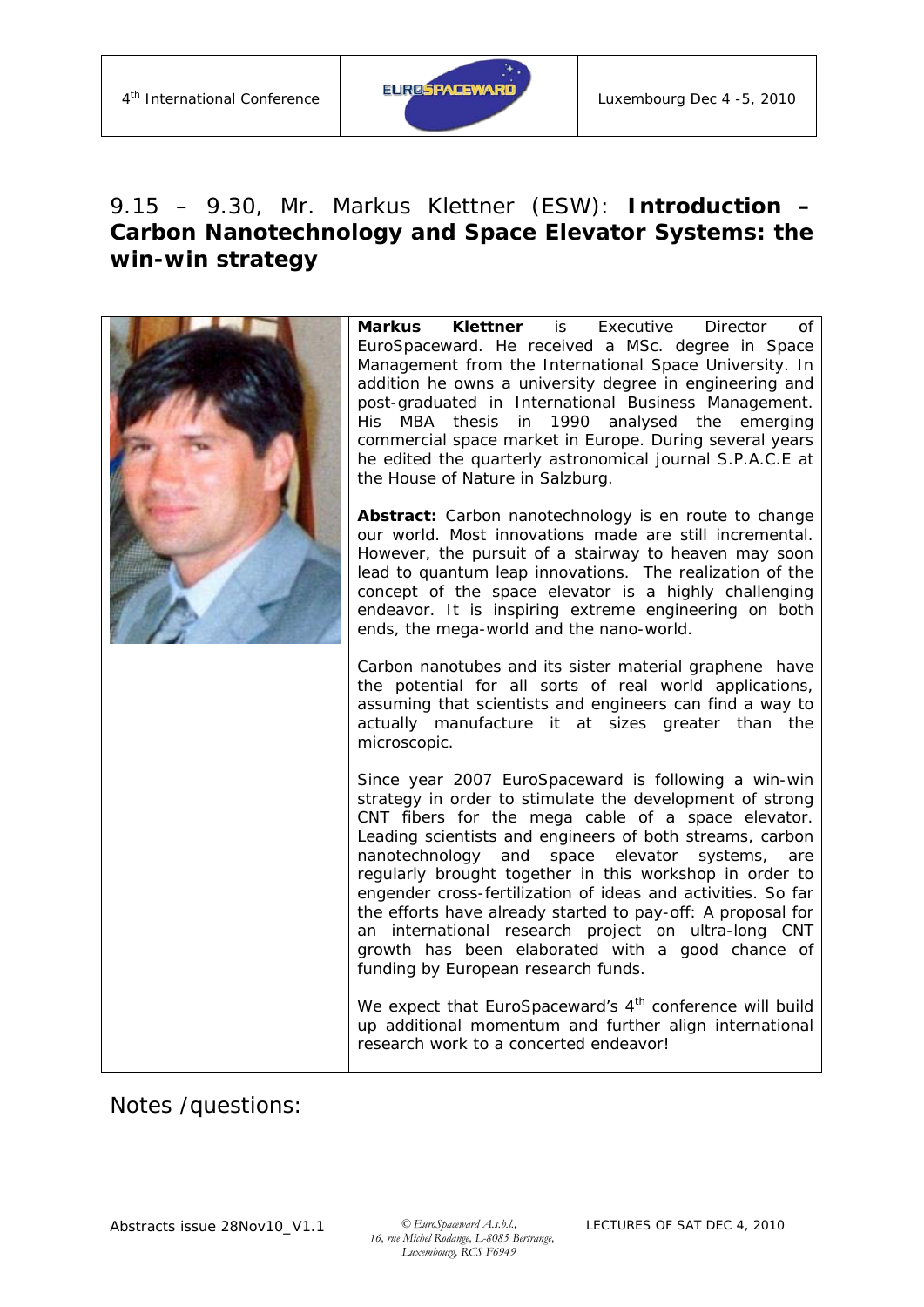

# 9.30 – 10.30, Prof. Dr. Vesselin Shanov (University of Cincinnati, USA): *The Carbon Nanoworld – Advances in synthesis and application of carbon nanotube materials*

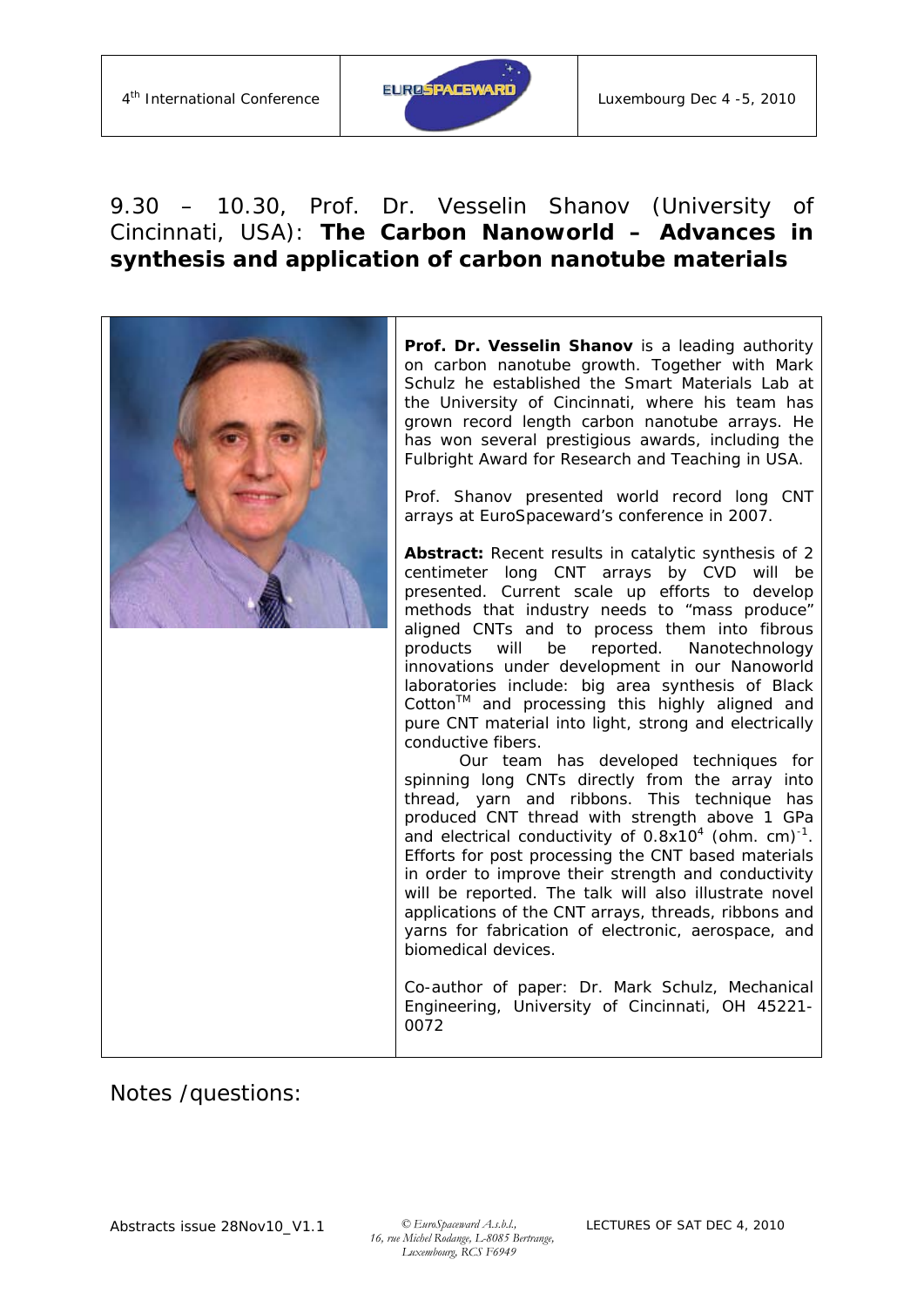

## 11:00 – 11:15, Dr. Martin Lades (ESW/ISEC*): Project Clavis: striving for ultra-long carbon nanotubes*

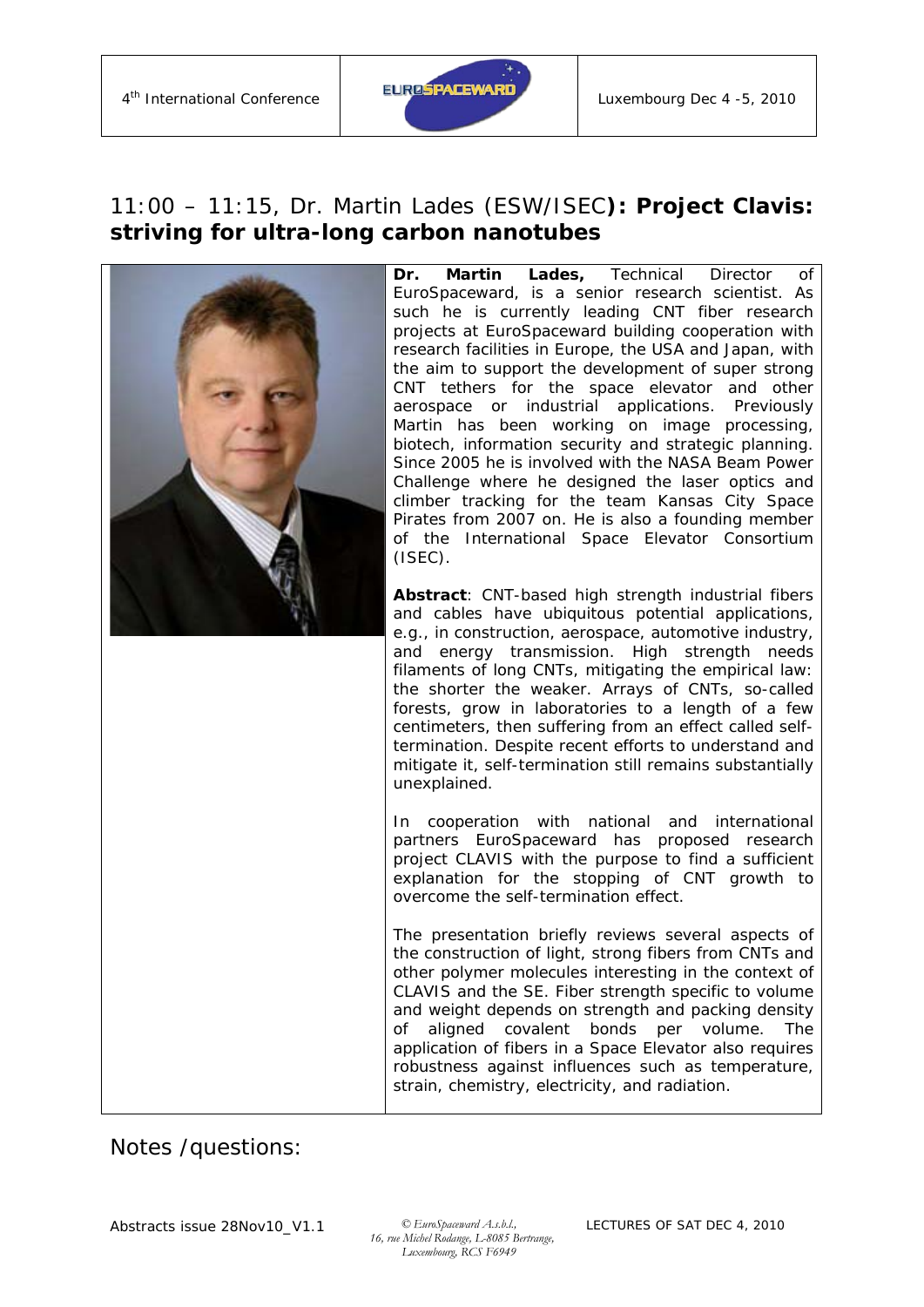

## 11.15 – 12.00, Prof. Dr. Boris Yakobson (Smalley Institute, Rice University, Houston, USA): *From CNT strength to growth, via the overarching concepts*



**Prof. Dr. Boris Yakobson** is professor for material science, mechanical engineering & chemistry. His research interests are in theory and modeling of structure, kinetics, and properties of materials, derived from both macroscopic and fundamental molecular interactions. Computational methods and simulation are used to visualize and enhance the understanding of underlying physics and to identify the efficient degrees of freedom in complex systems, especially in connecting different length scales of description. He is an editorial board member of the Journal of Nanoparticle Research and a member of the American Physical Society and the Electrochemical Society.

Together with the late Nobel Laureate Richard Smalley Prof. Yakobson published the first scientific article on CNT use for the space elevator cable.

**Abstract**: Early promise of nanotube strength has also posed a challenging question: What are the initial steps of carbon network relaxation, under the high tension, and what is the breaking strain limit [1], at least theoretically? Two mechanisms appear to be leading, at low temperature a brittle failure and at high temperature plastic relaxation [2]. In the course of these studies, several fascinating and conceptually important things emerged. One was the possibility of super-plasticity in nanotubes [3], and of their self-healing in evaporation [4], both due to particular pentagonheptagon 5|7 defect, able to glide or climb across the nanotube as edge dislocation. Recognition of these dislocations led us further to appreciate the chirality as key factor in growth [5], thus bridging the seemingly disconnected fields, fracture and synthesis. Most recently, we discovered profound connection between the grapheneedge makeup [6] and the ways nature chooses which chiral tube to create. As this understanding deepens, it should offer a control knob for chirality in nanotube

LECTURES OF SAT DEC 4, 2010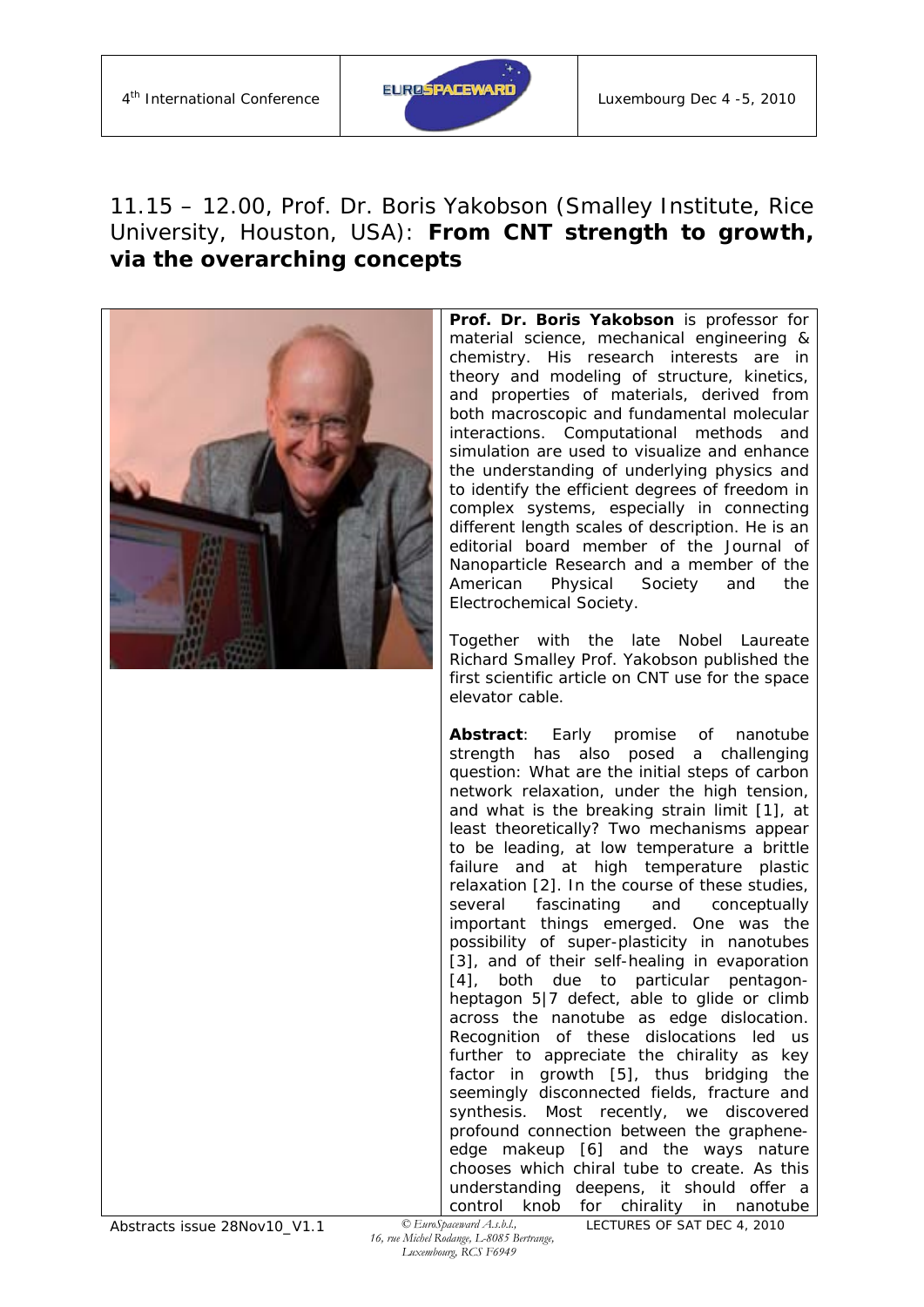

| production, for strong cable designs and                   |
|------------------------------------------------------------|
| other far-reaching applications.                           |
| [1] B.I. Yakobson and R.E. Smalley,                        |
| American Scientist 85, 324 (1997).                         |
| [2] T. Dumitrica et al., Proc. Natl. Acad. Sci.            |
| 103, 6105 (2006)                                           |
| [3] F. Ding, et al., <i>Phys. Rev. Lett.</i> , <b>98</b> , |
| 075503 (2007).                                             |
| [4] F. Ding, et al., Nano Letters $7,681$                  |
| (2007).                                                    |
| [5] F. Ding, et al. Proc. Natl. Acad. Sci., 106,           |
| 2506 (2009).                                               |
| [6] Y. Liu, "Graphene edge from A to Z—and                 |
| the origins of nanotube chirality", Phys. Rev.             |
|                                                            |
|                                                            |
| Lett. <b>105</b> , in press (2010).                        |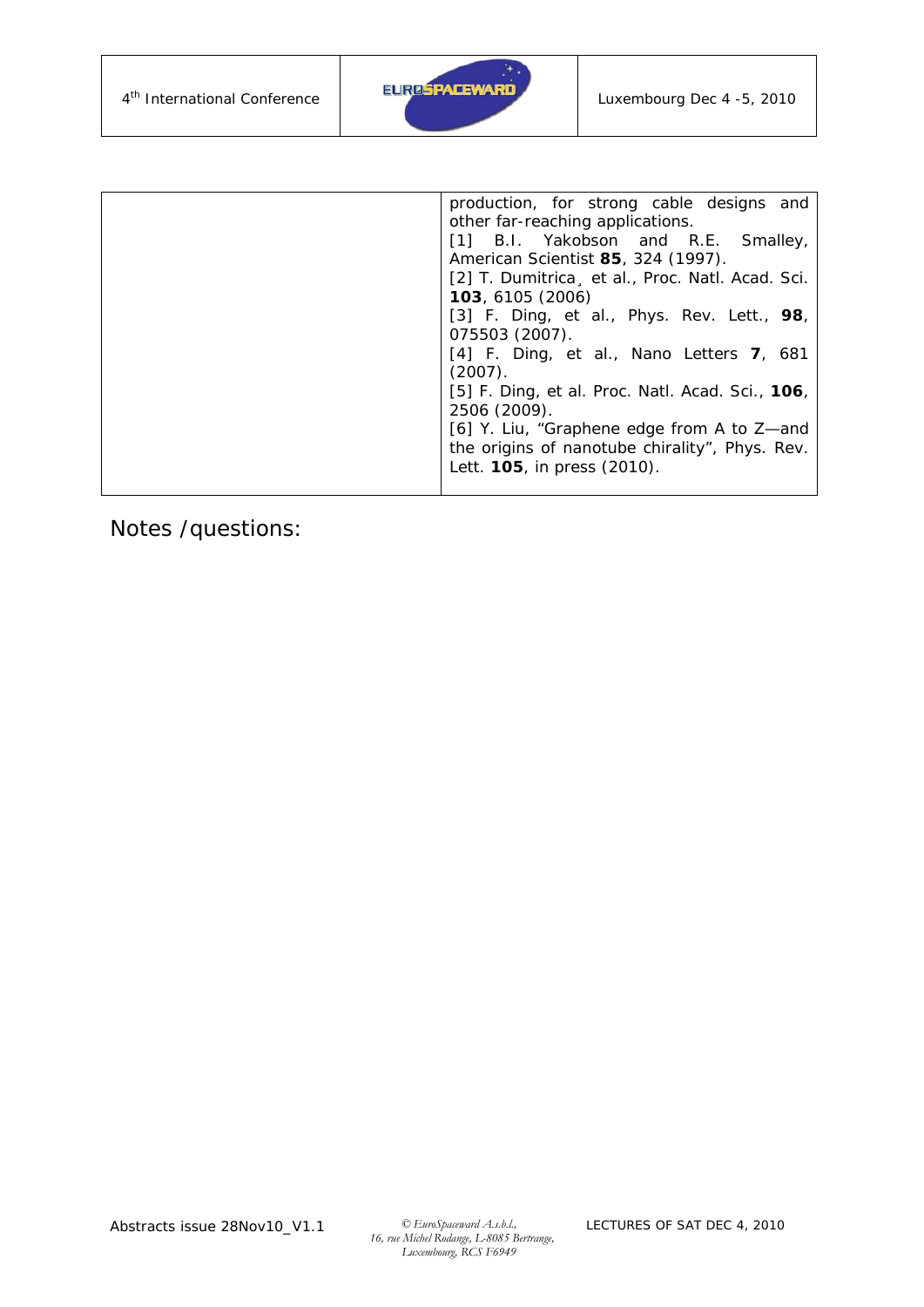

# 12.15 - 13.00, Dr. Michaël de Volder (IMEC, KU Leuven): *Tailoring the self-organization of 3D CNTs microstructures*

| Dr. Michaël De Volder is a postdoctoral<br>investigating<br>researcher,<br>currently<br>nano/microsystems<br>technology,<br>and<br>specifically the integration of nanotubes in<br>MEMS devices. He stayed as a visiting<br>fellow at the Tokyo Institute of Technology,<br>the Massachusetts Institute of Technology<br>and the University of Michigan. He obtained<br>the Iwan Akerman, the BOF-POR, and the<br>Robert M. Caddell Award.                                                                                                                                                                                                                                                                                                                                                                                                                                                                                                                                                                                                                                                                                                                                                                                                                                                                                 |
|----------------------------------------------------------------------------------------------------------------------------------------------------------------------------------------------------------------------------------------------------------------------------------------------------------------------------------------------------------------------------------------------------------------------------------------------------------------------------------------------------------------------------------------------------------------------------------------------------------------------------------------------------------------------------------------------------------------------------------------------------------------------------------------------------------------------------------------------------------------------------------------------------------------------------------------------------------------------------------------------------------------------------------------------------------------------------------------------------------------------------------------------------------------------------------------------------------------------------------------------------------------------------------------------------------------------------|
| Abstract: This talk presents a new method<br>for high-throughput fabrication of robust<br>three-dimensional (3D) carbon nanotube<br>(CNT) microstructures. This method is based<br>on our finding that condensation of liquid<br>onto vertically aligned CNT microstructures,<br>followed<br>evaporation,<br>by<br>causes<br>a<br>deterministic transformation of individual<br>microstructures to intricate 3D shapes. By<br>tailoring this self-assembly process, delicate<br>geometries can<br>heterogeneous<br>and<br>be<br>fabricated in close proximity and over large<br>areas. We have defined a diverse library of<br>forms having controllable bends, twists, and<br>re-entrant curves, as well as patterns<br>having complex arrangements of in-plane<br>and out-of-plane features. Owing to their<br>mechanical robustness<br>and<br>anisotropic<br>electrical conductivity, we demonstrate<br>applications of these novel CNT structures<br>on the one hand as electrically integrated<br>sensors and actuators, and on the other<br>hand as master moulds for mass-production<br>of 3D structures.<br>This<br>research was<br>performed<br>in<br>collaboration with S. Tawfick, S.J. Park, D.<br>Prof.<br>A.J. Hart<br>Copic<br>and<br>0f<br>the<br>mechanosynthesis group at the University of<br>Michigan. |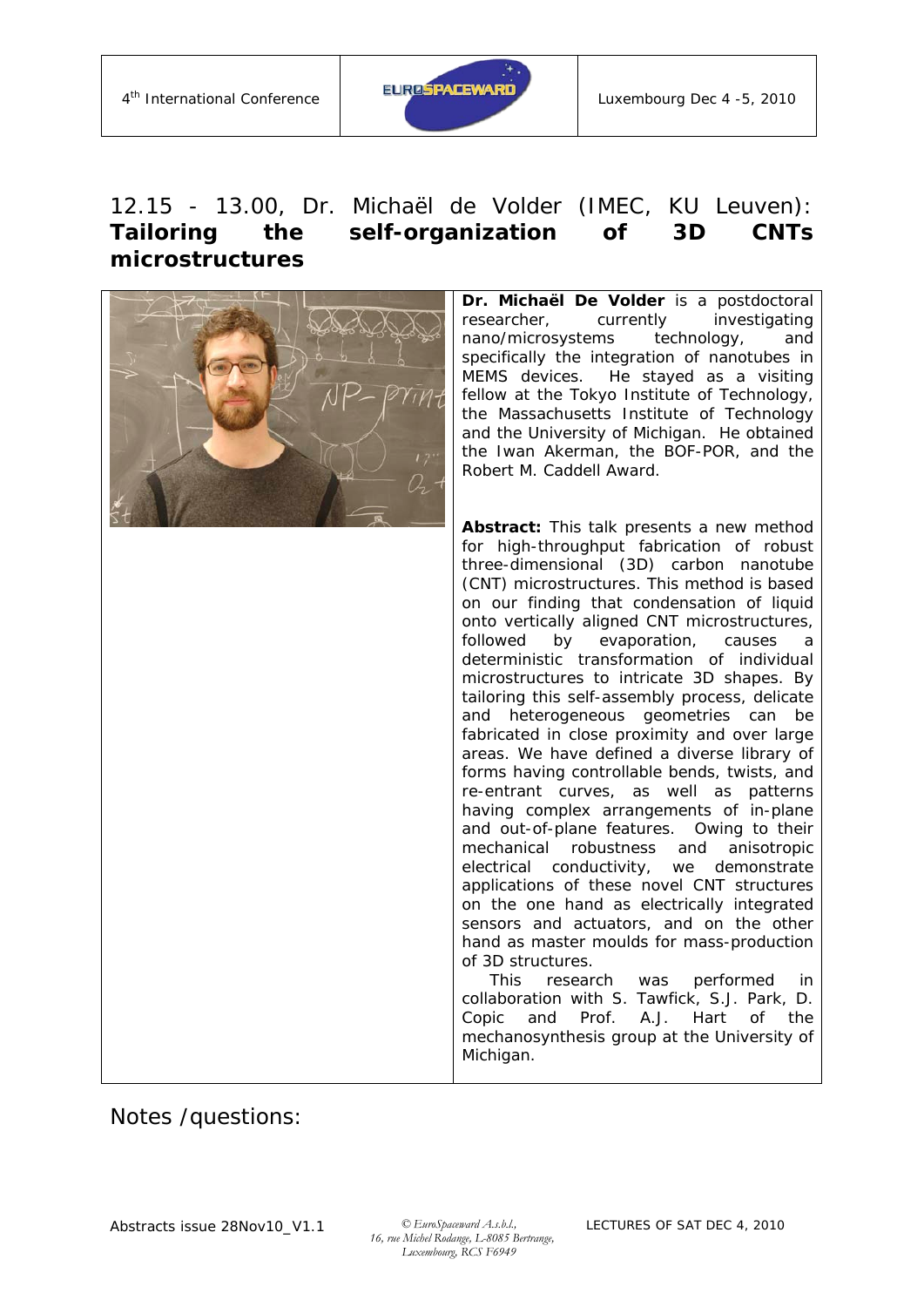

# 12.45 – 13.00, Dr. David Ruch (CRP Henri Tudor, AMS): *Advanced Materials and Structures at Centre Recherche Public Henri Tudor*

| Dr. David Ruch heads the department of Advanced<br>Materials and Structures at CRP-HT, which is focussing<br>the<br>elaboration<br>of<br>materials,<br>its<br>new<br>on<br>characterisation and performance validation.                                                                                                                                                                                                                                                                                                                                                                                                                                                                                                                                                                                                                                                                                                                                                                                                                                                                                                                                                                                                                                                                                                                                                                                                                                                                                                                                                                                                                                                     |
|-----------------------------------------------------------------------------------------------------------------------------------------------------------------------------------------------------------------------------------------------------------------------------------------------------------------------------------------------------------------------------------------------------------------------------------------------------------------------------------------------------------------------------------------------------------------------------------------------------------------------------------------------------------------------------------------------------------------------------------------------------------------------------------------------------------------------------------------------------------------------------------------------------------------------------------------------------------------------------------------------------------------------------------------------------------------------------------------------------------------------------------------------------------------------------------------------------------------------------------------------------------------------------------------------------------------------------------------------------------------------------------------------------------------------------------------------------------------------------------------------------------------------------------------------------------------------------------------------------------------------------------------------------------------------------|
| Abstract: The department of Advanced Materials and<br>Structures (AMS) belongs to the Centre de Recherche<br>Public Henri Tudor and is composed by two units: the<br>materials unit (UMAT) and modeling and simulation<br>unit (ModSi). It employs a staff of nearly sixty five<br>persons.                                                                                                                                                                                                                                                                                                                                                                                                                                                                                                                                                                                                                                                                                                                                                                                                                                                                                                                                                                                                                                                                                                                                                                                                                                                                                                                                                                                 |
| The main competence of AMS lies in the materials<br>characterization (chemical,<br>physical<br>and<br>thermomechanical characterization<br>and<br>testing),<br>processing,<br>micromechanical modelling<br>and<br>development of physically-based constitutive laws,<br>computational modelling and numerical simulations.<br>AMS is<br>also<br>active in the<br>development<br>and<br>improvement of materials performance, design and<br>processing of new materials, surface treatment by<br>plasma<br>pressure<br>atmospheric<br>process,<br>and<br>characterization of materials properties and validation<br>of materials performance.<br>R&D topics are the following: structural adhesives,<br>nanocomposites, innovative coatings, biopolymers,<br>smart materials, design and optimisation of advanced<br>composite materials and structures. The necessary<br>facilities<br>processing,<br>for<br>characterisation<br>and<br>thermomechanical testing of materials and structures<br>present<br>in the<br>department (Microextruder,<br>are<br>compression-molding press, XRD, SEM, XPS, DSC,<br>MALDI-ToFMS, FTIR, mechanical<br>DMA,<br>tests<br>machines).<br>AMS has obtained the DIN EN ISO 17025 accreditation<br>to carry out tests in areas of selected mechanical tests<br>of materials, geotextiles and selected corrosion and<br>thermal tests.<br>AMS<br>is<br>also fully equipped<br>in numerical<br>and<br>computational facilities (Ansys multiphysics, abaqus<br>CAE-standart-explicit, In house finite element code,<br>matlab, simulink, etc).<br>AMS is participating in some National and European<br>scientific and technological projects. |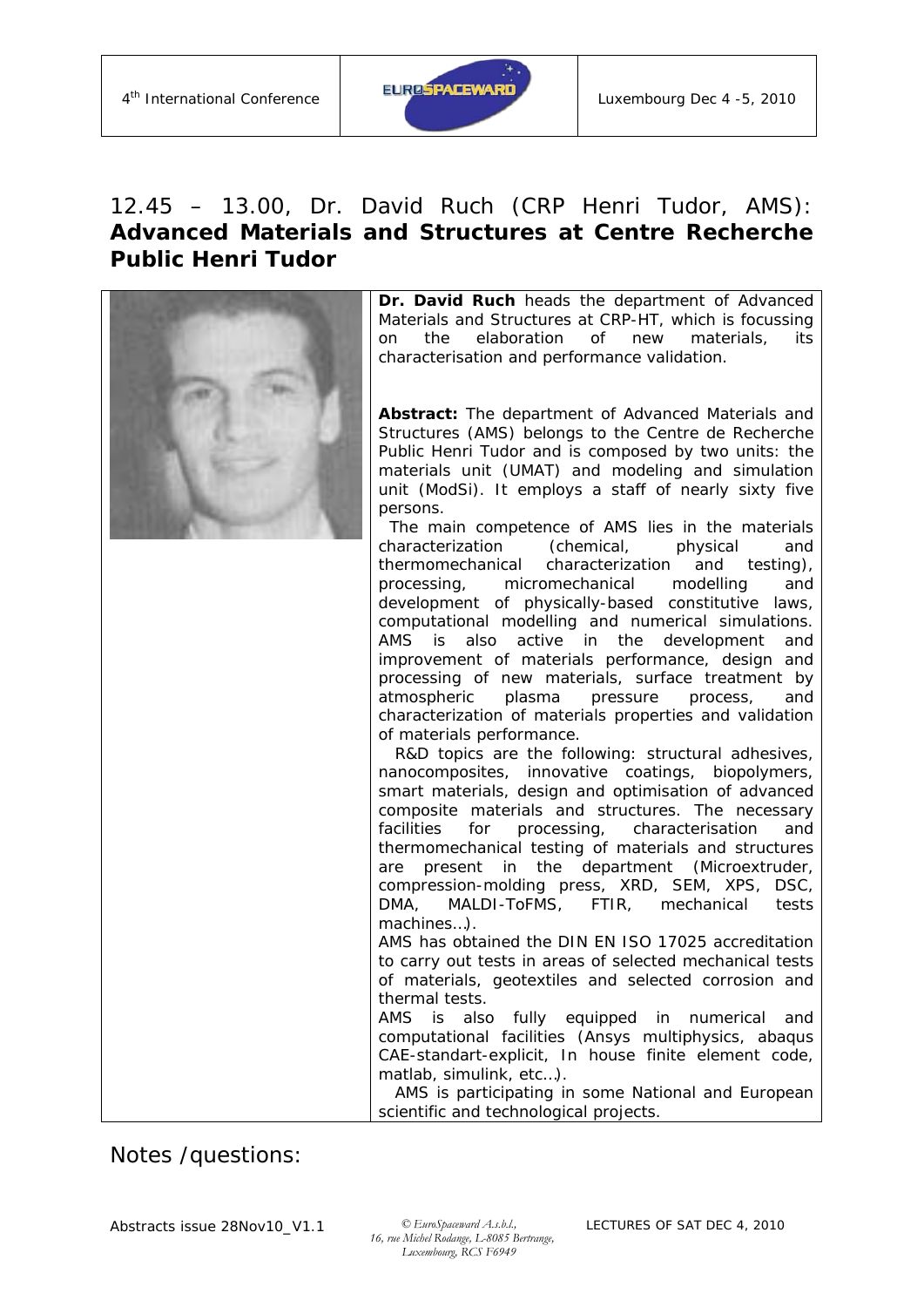

# 14.00 – 14.30, Dr. Jerôme Guillot (CRP Gabriel Lippmann, SAM): *Nanotubes Functionalized with Metallic Nanoclusters: Deposition via Atmospheric Pressure Plasma and Characterisation*



 *16, rue Michel Rodange, L-8085 Bertrange, Luxembourg, RCS F6949*

LECTURES OF SAT DEC 4, 2010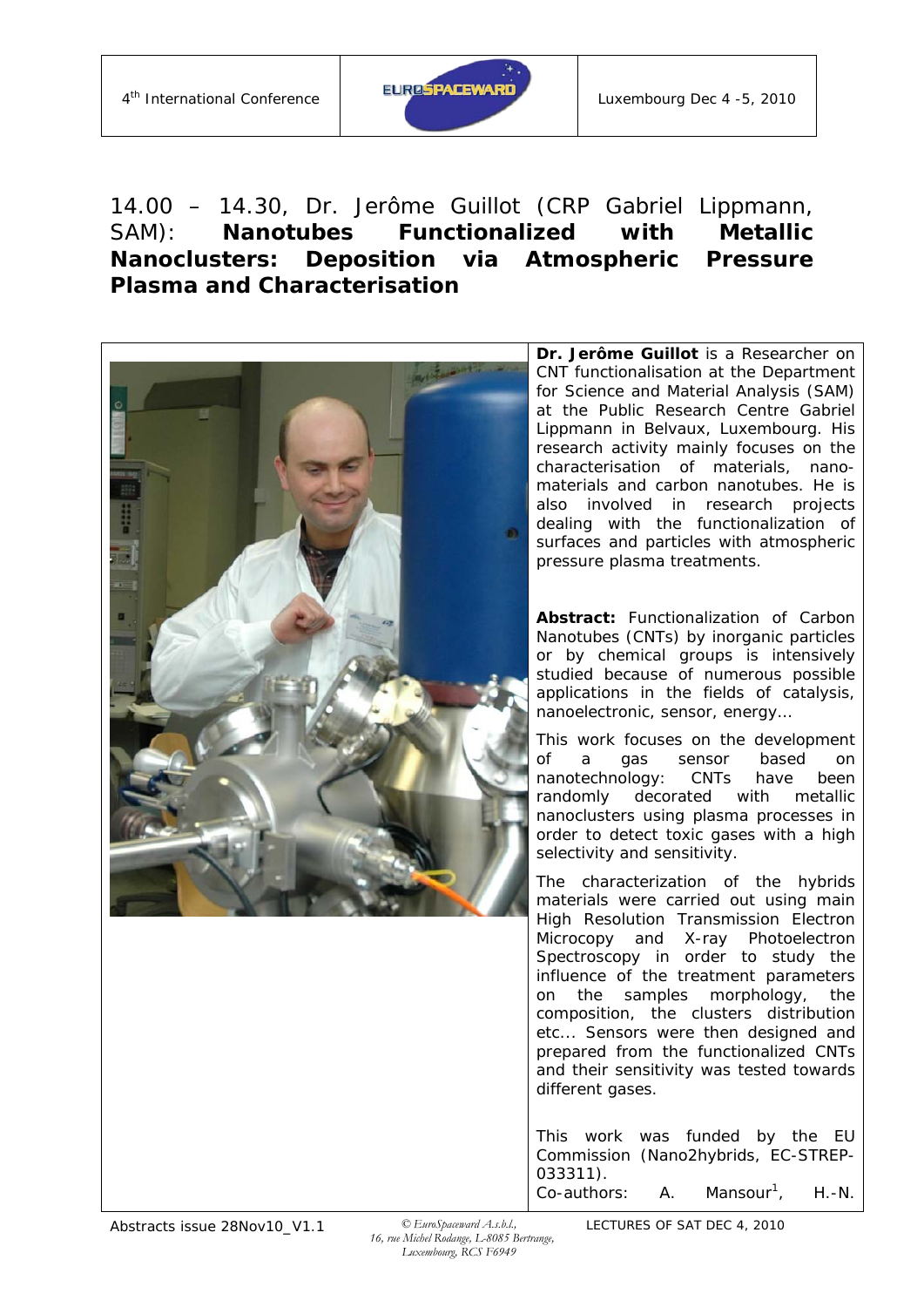

| Migeon <sup>1</sup> , F. Demoisson <sup>2</sup> , F. Reniers <sup>2</sup> , A.<br>Felten <sup>3</sup> , J.-J. Pireaux <sup>3</sup> , R. Leghrib <sup>4</sup> , E.<br>Llobet <sup>4</sup>                                                                                                                                        |
|---------------------------------------------------------------------------------------------------------------------------------------------------------------------------------------------------------------------------------------------------------------------------------------------------------------------------------|
| <sup>1</sup> SAM, CRP-GL, 41 rue du Brill, L-4422<br>Belvaux, Luxembourg<br><sup>2</sup> CHANI, ULB, CP255, 2 Boulevard du<br>Triomphe, B-1050 Bruxelles, Belgium<br><sup>3</sup> LISE, FUNDP, 61 Rue de Bruxelles,<br>5000 Namur, Belgium<br><sup>4</sup> MINOS, DIE, URV, 26 Avda. Països<br>Catalans, 43007 Tarragona, Spain |
|                                                                                                                                                                                                                                                                                                                                 |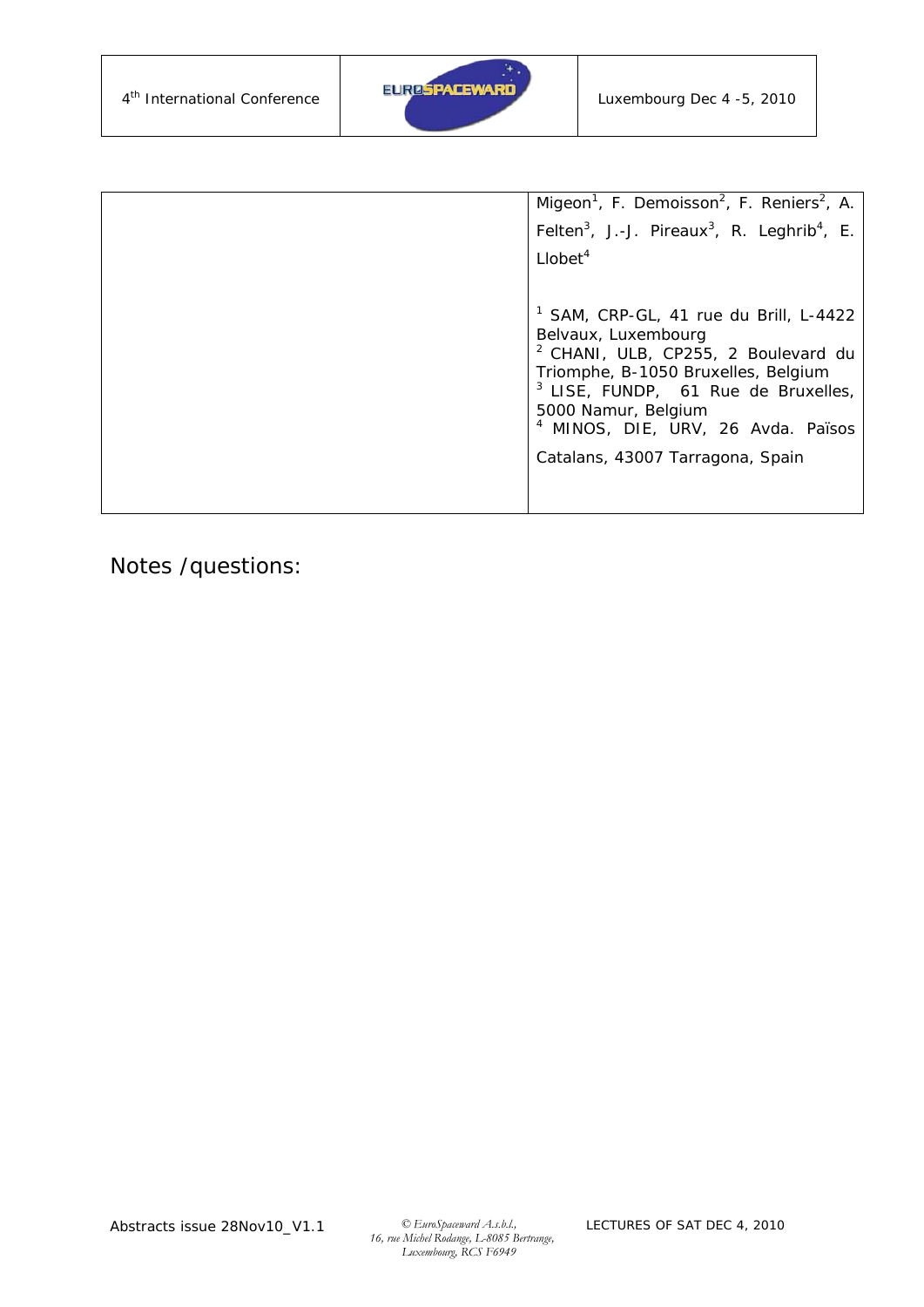

## 14:30 – 15:00, Prof. Dr. Philippe Poulin (Centre de Recherche Paul Pascal CRPP, CNRS Bordeaux, France): *Optimisation of wet spinning of CNT fibers: Millifluidic experiments for the development of novel fibers*

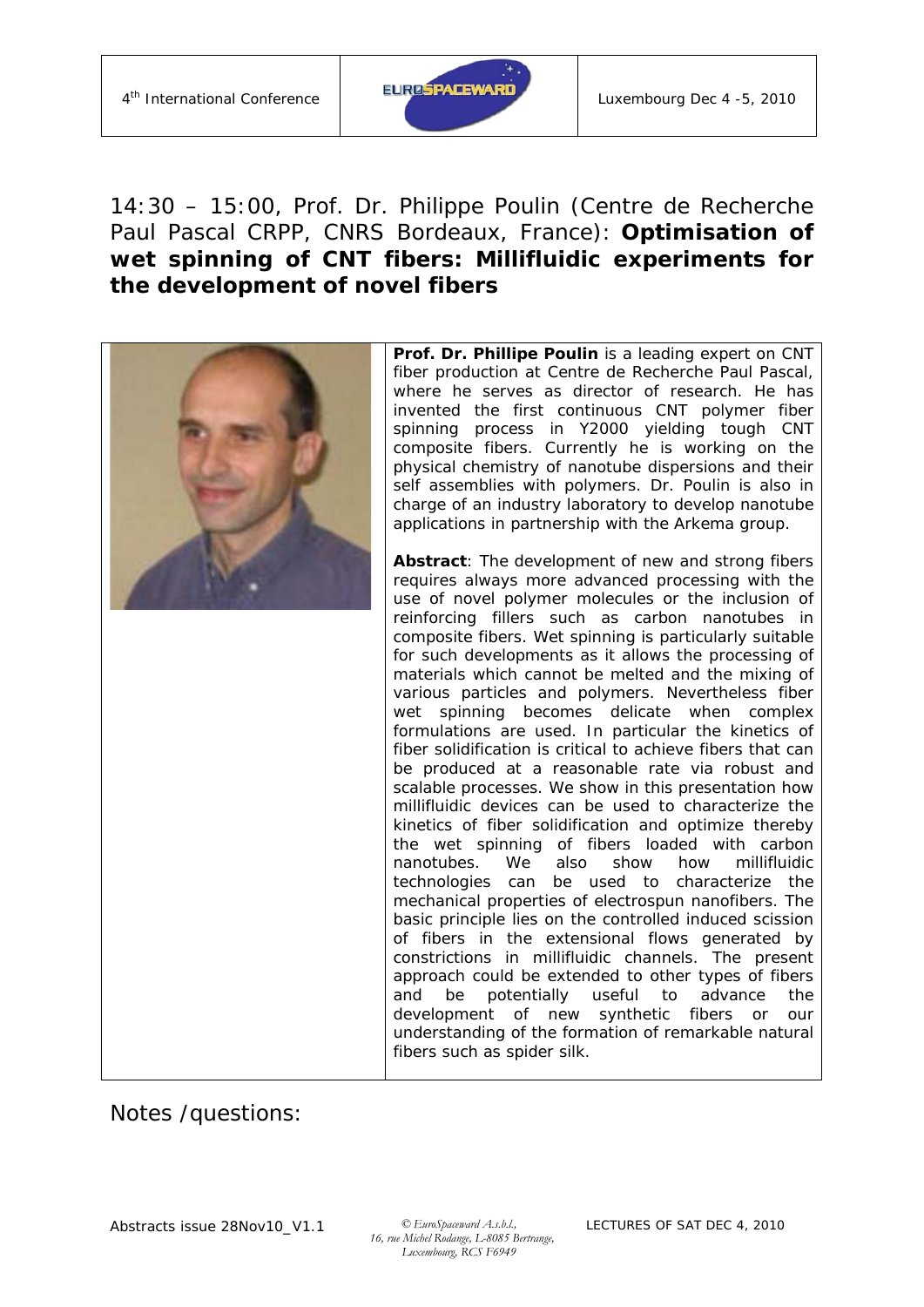

#### 15.00 – 15.45, Mr. Matthew James (Cambridge University, UK): *Advancements on CNT fibre strength*



**Mr. Matthew James** is working in the team of Prof. Windle at the Department of Materials Science at the University of Cambridge, which is leading the global quest for super strong CNT fibers. His PhD research focuses on photon induced effects in carbon nanotube fibres, paying particular attention to the electronic and structural changes.

**Abstract:** Space elevators have been investigated widely as a means to provide easy access to space. However, the design of and construction of such a device presents significant unsolved challenges. One solution is to use carbon nanotubes as the space elevator cable as they have the theoretical strength required to support such a structure. Fibres of carbon nanotubes have already been synthesised on the macro scale but the problem of transferring the properties of individual carbon nanotubes to the macro scale remains.

In this presentation the recent advances in fibre production using the Cambridge "direct spinning from the CVD reaction zone" process will be discussed. Finally, possible sources of energy for transporting payloads into orbit using the space elevator cable will be discussed.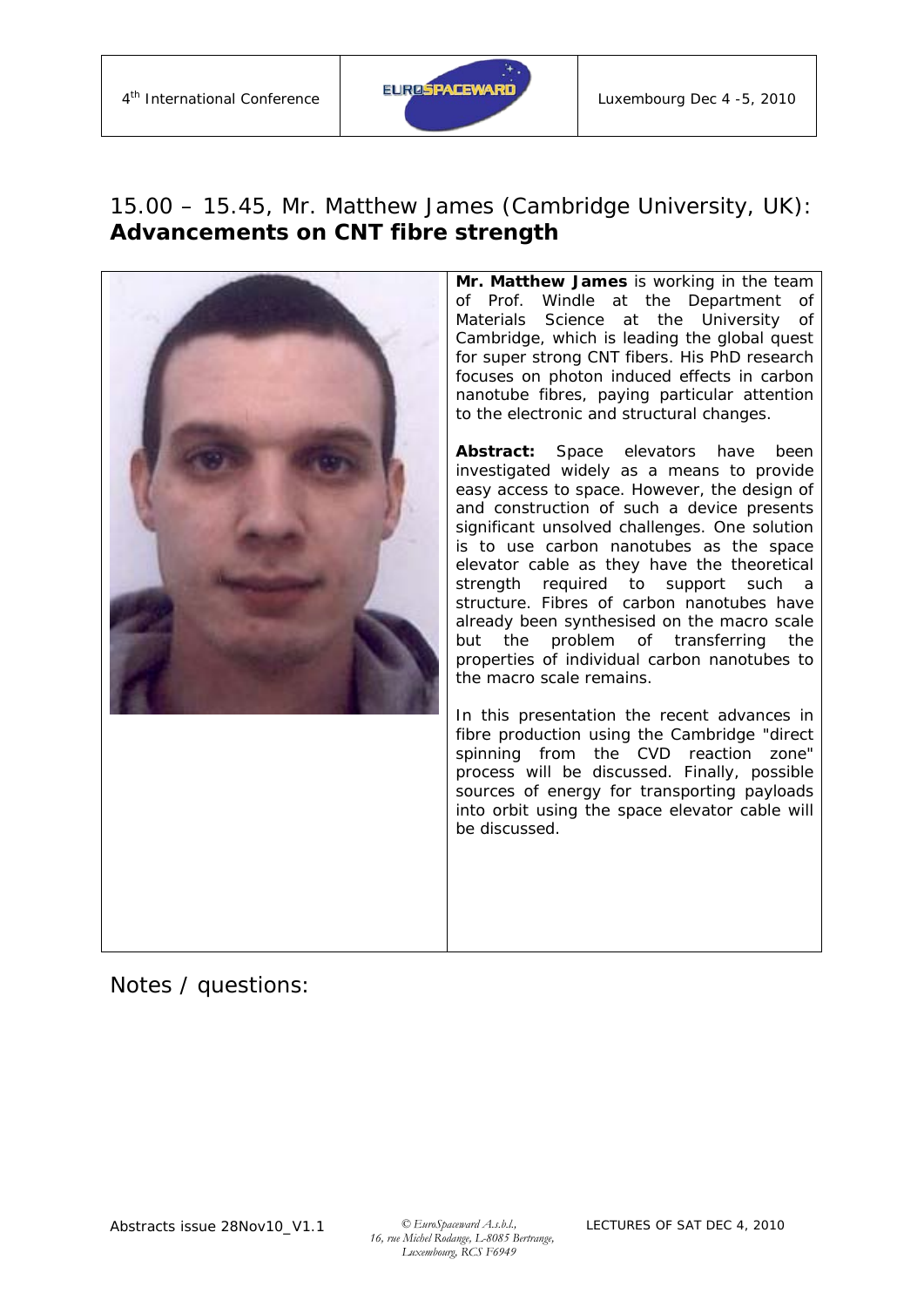

#### 15:45 – 16:00, Dr. Karl Fleury-Frenette (University of Liège, Belgium): *Laser micro-processing of carbon nanotubes*



**Dr. Karl Fleury-Frenette graduated from McGill** University in physics, obtained a master's degree from Laval University in Québec, and a PhD after working on magneto-optical thin films at Liège University. He has been leading the Surface Micro & Nano Engineering Division (formerly Advanced Surfaces*)* at the Centre Spatial de Liège since 2000. His main research interests include sputtering processes, optical characterization of surfaces, and the generation of nano-objects and nanostructures for optical applications.

**Abstract**: The development status of the laser station for surface and material processing at the Centre Spatial de Liège will be presented. This multi-process station integrates four different lasers for the purpose of local ablation, physical deposition, chemical growth and metrology. We will discuss the use of this station for carbon nanotubes growth and processing. More specifically, laser chemical vapor deposition of CNTs and direct laser writing of growth microtemplates will be addressed. Preliminary results on the deposition of catalysts by laser-induced forward transfer and thermo-reflectance-based thermal diffusivity measurements will also be presented.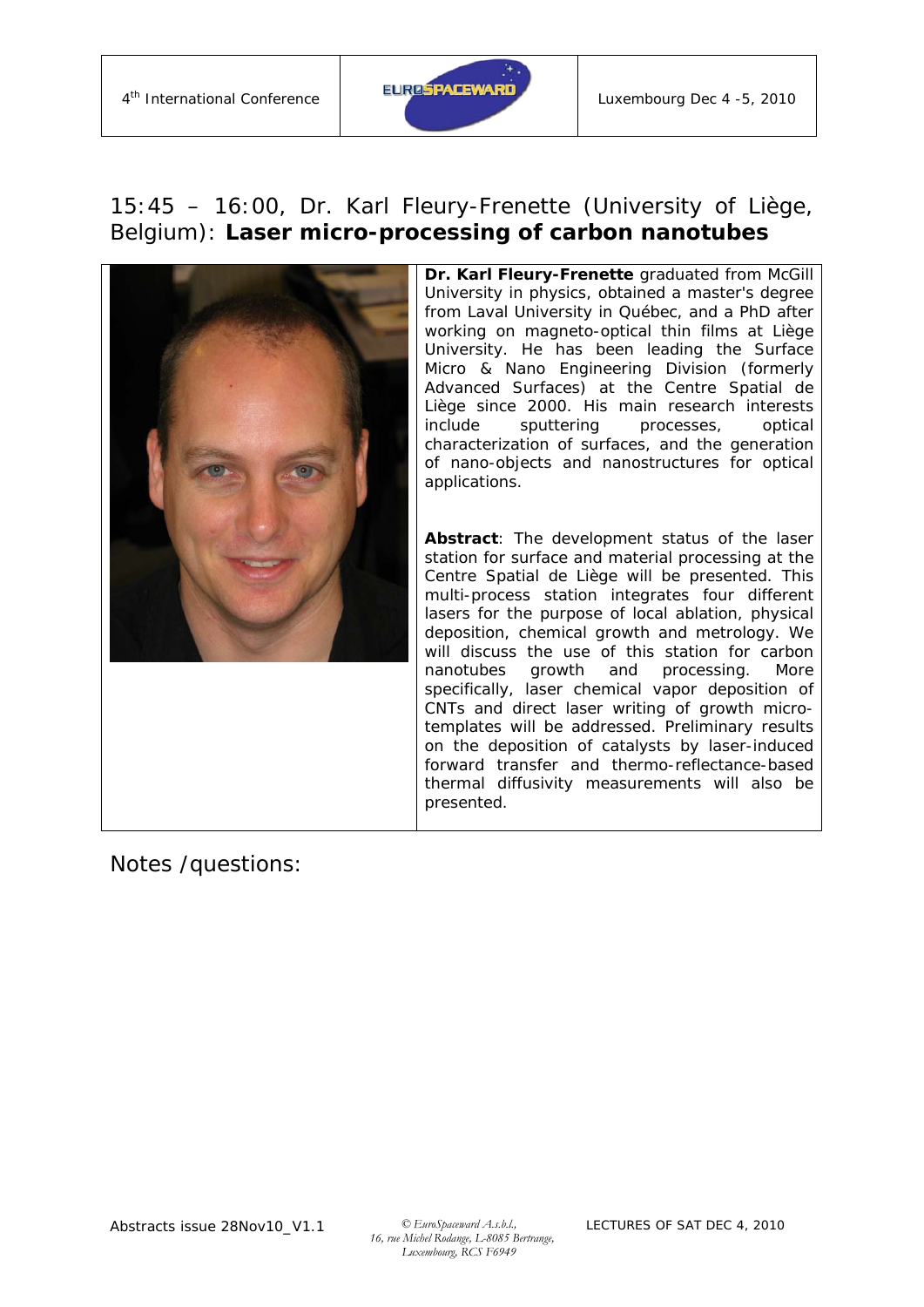

#### 16.30 – 17.15, Mr. Ben Shelef (The Spaceward Foundation): *NASA/Spaceward Strong Tether Challenge 2010*



**Ben Shelef** is founder of the Spaceward Foundation that manages the NASA sponsored Space Elevator games. An aerospace engineer by day, Ben dons the mask and cape of a space crusader by night, and engages in daring escapades such as Space Elevator games and robotic challenges. Ben holds a B.Sc. in electrical and computer engineering from the Technion university in Haifa, Israel. He previously worked on ground and space based astronomical instrument design.

**Abstract:** The Space Elevator Strong Tether Challenge is a \$2M technology competition organized by the Spaceward Foundation, in partnership with NASA's Centennial Challenges office which provides the prize purse. The challenge requires competing teams to fabricate a tether sample that must have a specific strength higher than 5 N/Tex (5 MYuri). While Carbon Nanotubes continue to be measured at near 40 MYuri, current tether samples have fallen far short of the challenge goal. The talk covers the competition rules, past team performance, and future prospects